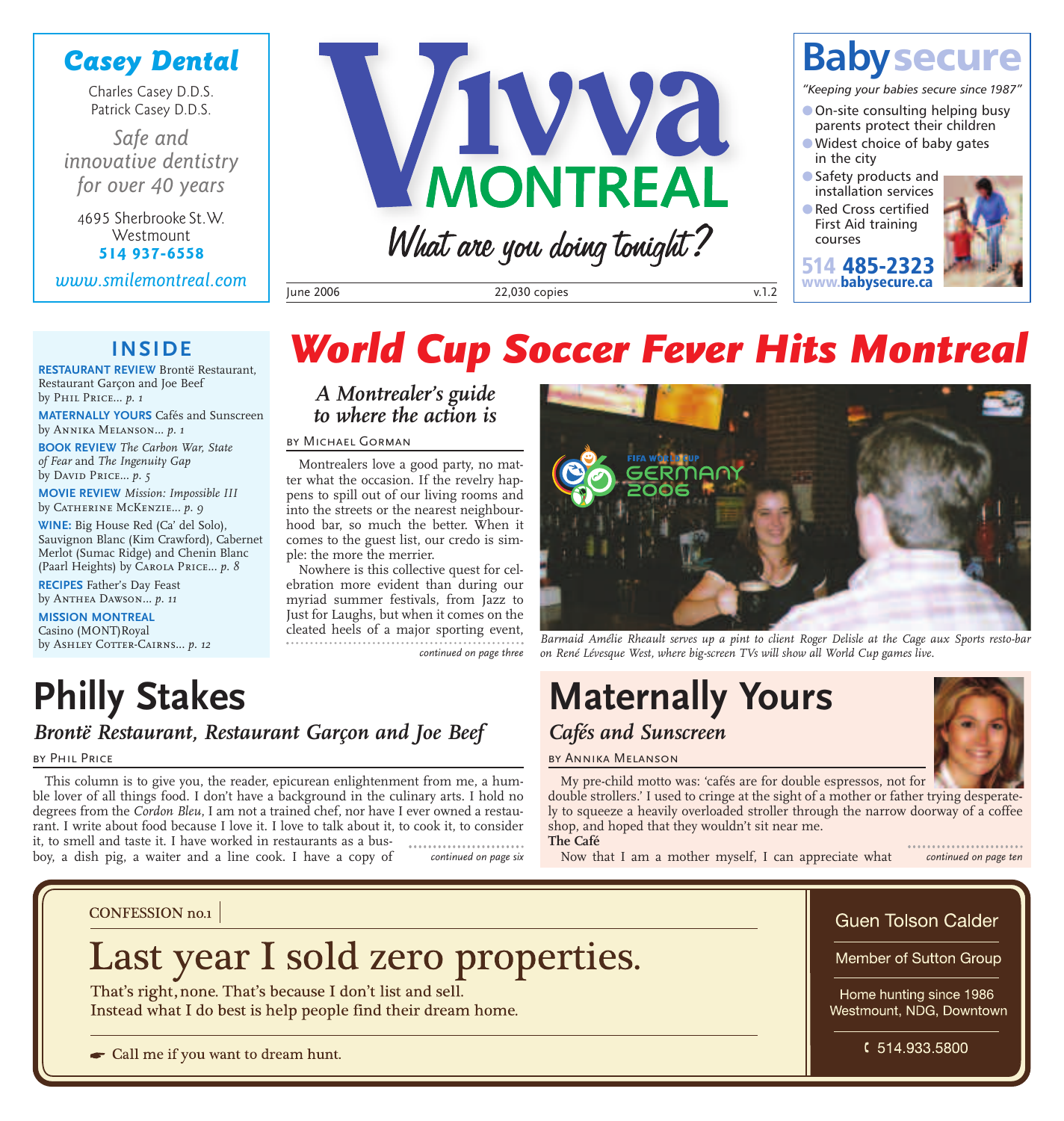#### **2 – Vivva MONTREAL – June 2006**

## **Events**

- **5** Formula One. www.grandprix.ca 514.350.0000. June 23-25.
- **5** St-Ambroise Montreal Fringe Festival. www.montrealfringe.ca 514.849.FEST. June 8-18.
- **5** Carifiesta Parade. René Levesque Blvd. to Place Emilie Gamelin (Berri Park) www.carifiesta.ca 514.735.2232. Saturday July 8.
- **5** *Deep Sea 3D*. IMAX Theatre: 333 de la Commune Street West www.centredessciencesdemontreal.com 514.496.4724. Until October 1.
- **5** Montreal Chamber Music Festival. St. James United Church: 463 St. Catherine St. West www.festivalmontreal.org 514.489.7444. June 9-30.
- **5** L'International des Feux Loto-Québec. Parc Jean Drapeau. www.internationaldesfeuxloto-quebec.com 514.790.1245. June 17-July 2
- **5** Festival International de Jazz de Montréal. www.montrealjazzfest.com 514.523.3378 June 29-July 9.

**5** Have an event you know about or want to publicize *for late July or early August*? Send your idea in the above format to vivvamontreal@pricepatterson.com. If it fits in with *Vivva Montreal*, we'll publish it.

## **Irving Mitchell Kalichman**

S.E.N.C.R.L. L.L.P. AVOCATS ADVOCATES

We are very pleased to announce that **Sophie Perron** has been admitted to the partnership. Me Perron was called to the Bar in 1997 and spent the first three years of her career at a full service international law firm. She joined us in 2000 and practices in the



areas of civil and commercial litigation at the trial and appellate levels.

Our firm practices in the areas of commercial, civil, administrative and constitutional litigation at the trial and appellate levels. Our clients appreciate our ability to find creative and effective solutions to complex legal problems. Each of our lawyers has built a reputation for excellence in advocacy and client service. Irving Mitchell Kalichman is recognized by Chambers Global as a leading firm in dispute resolution in Quebec.

> **4119, rue Sherbrooke Ouest, Westmount (Québec) H3Z 1A7 Tel: (514) 935-4460 Fax: (514) 935-2999 www.imk.ca**



From anywhere... to anyone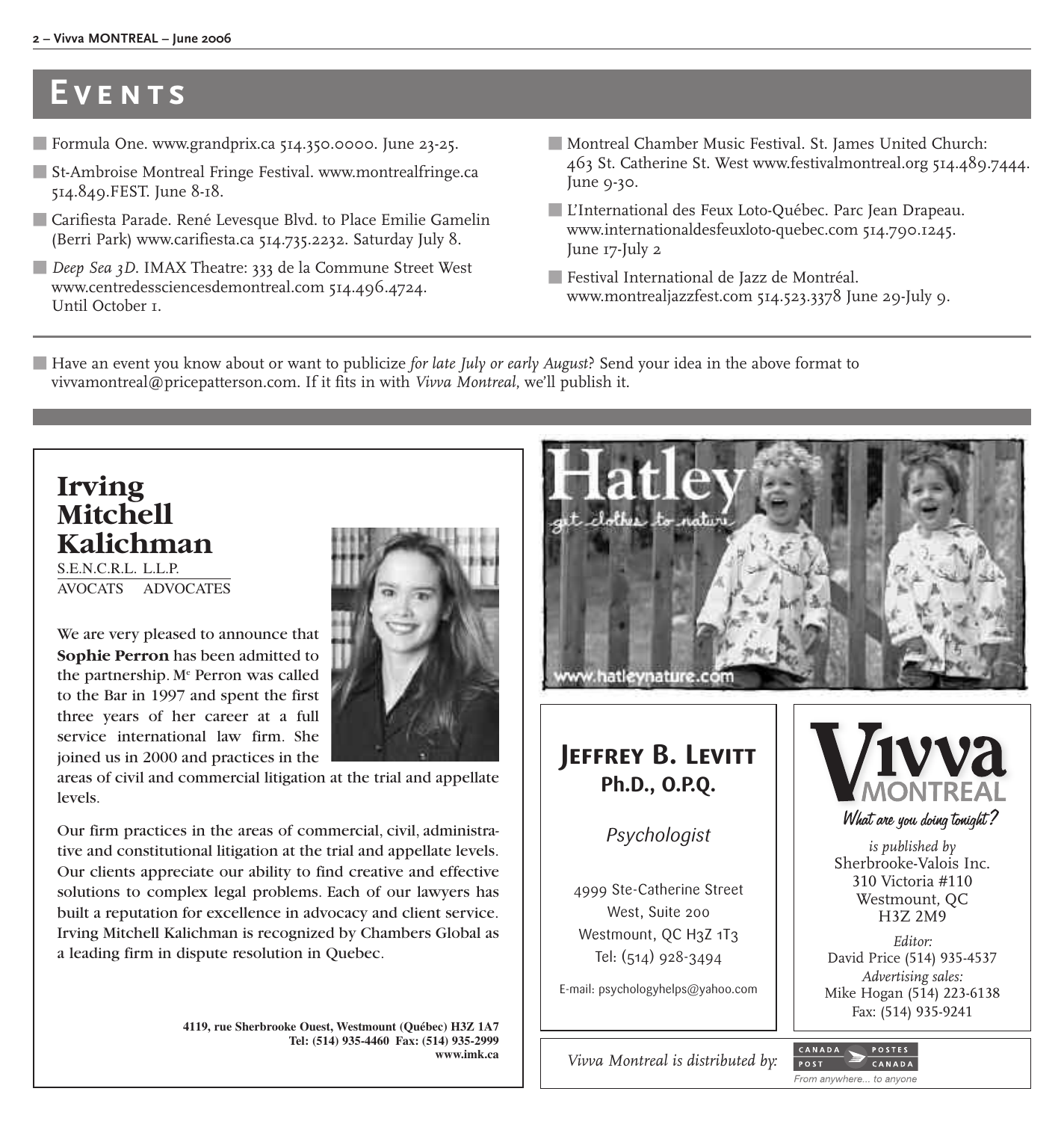*WORLD CUP... continued from page one*

particularly one taking place outside our fair city, the festivities tend to be somewhat more intimate.

True, the after-party can take on huge proportions when the locals win – think impromptu Stanley Cup parades (okay, think really, really hard. We know it's been awhile). But for a more regionalized taste of sports frenzy in Montreal, it's best to seek out some of the liberal smatterings of neighbourhood cheer that rise up in pockets around the island when a favourite team is on the pitch in, say, a World Cup soccer match.

The FIFA World Cup Germany 2006 runs from June 9 to the final showdown on July 9, and, as always, Montrealers are paying attention, urging on their heroes as they hoist a few among friends, either at home, or, quite often, in one of the city's many sports-minded resto-bars.

To get the party started, the hot ticket in town was the kick-off party that the German Consulate General of Montreal threw on Friday June 9, at **Le Complexe** on Bishop Street.

'We're expecting a lot of people,' Mike Empari, night manager of Le Complexe, said last week, adding that the price of a ticket included food, a beverage and the chance to win a trip to Germany.

'There's most definitely a lot of excitement in Montreal surrounding the World Cup this year,' says Empari, partly because, in the past, international time differences have made it difficult for most people to take in the games as they unfold

live, such as when Japan and Korea hosted the Cup in 2002. That's not the case this year and Empari says Le Complexe, formerly the Rocksbury, is committed to showing all of the 2006 World Cup contests on its big-screen TVs.

Same goes for the **Cage aux Sports** on René Lévesque West between Bishop and Mackay streets. Though

each of the more than half-dozen central locations of the popular sports-bar chain sets its own policies about marking an occasion like the World Cup, this one plans to extend its hours to accommodate soccer fever.

'We're going to show each and every game, even at 9 am,' says manager Phanie Charbonneau, adding she expects momentum to build as the tournament progresses.

'We may not be that busy for the first match, but for the final, there's going to be a lot of people here.'

Here in Montreal, the embattled Canadiens hockey team last tasted Stanley Cup glory in 1993 and the Expos baseball

squad packed up and headed south to Washington, DC, at the end of the 2004 season and a lengthy struggle to retain its fan base. That leaves the Montreal Impact as one of the city's two major-league sports teams and major hopes for glory, making now the perfect time to stand up and take notice of soccer.

In fact, though nowhere near pandemic

proportions among Montreal's often finicky sports fans, soccer fever in the city has extended beyond even the World Cup matches themselves, as La Lucarne, Cinémathèque québécoise, TV5 and the Goethe Institute teamed up to mount a film festival featuring soccer-related movies in the run-up to the Cup.

When it comes to international competitions with no home team to root for, loyalties tend to run along nationalistic lines, which means you can expect to find a neighbourhood venue hopping on game day wherever members of the city's myriad cultural communities congregate.

'We should be jam-packed when Italy plays,' says a manager at **Café Corona** in the St. Leonard district, a hub of the local Italian community. Soccer is a big deal to the café's clientele, says Elio, who declined to give his last name, and they'll be out in full force whenever their countrymen are on the pitch.

'As long as Italy stays in it, we should be good, but it's going to depend on how they advance.'

When Brazil took the Cup in 2002, it wasn't unusual to see the country's flag flying from the windows of cars parading along the city's main thoroughfares, horns blaring. Such is the excitement of World Cup fever in Montreal.

Even the retiring homebody need not worry about missing a match. Radio station **940 Montreal** has announced plans to broadcast all the games live and provide twice-hourly updates from opening day through to the final.

So although the actual competition is taking place a world away, there's really no excuse not to celebrate the FIFA World Cup Germany 2006. Thousands of Montrealers will be doing the same.

*Michael Gorman is a writer in Montreal.*

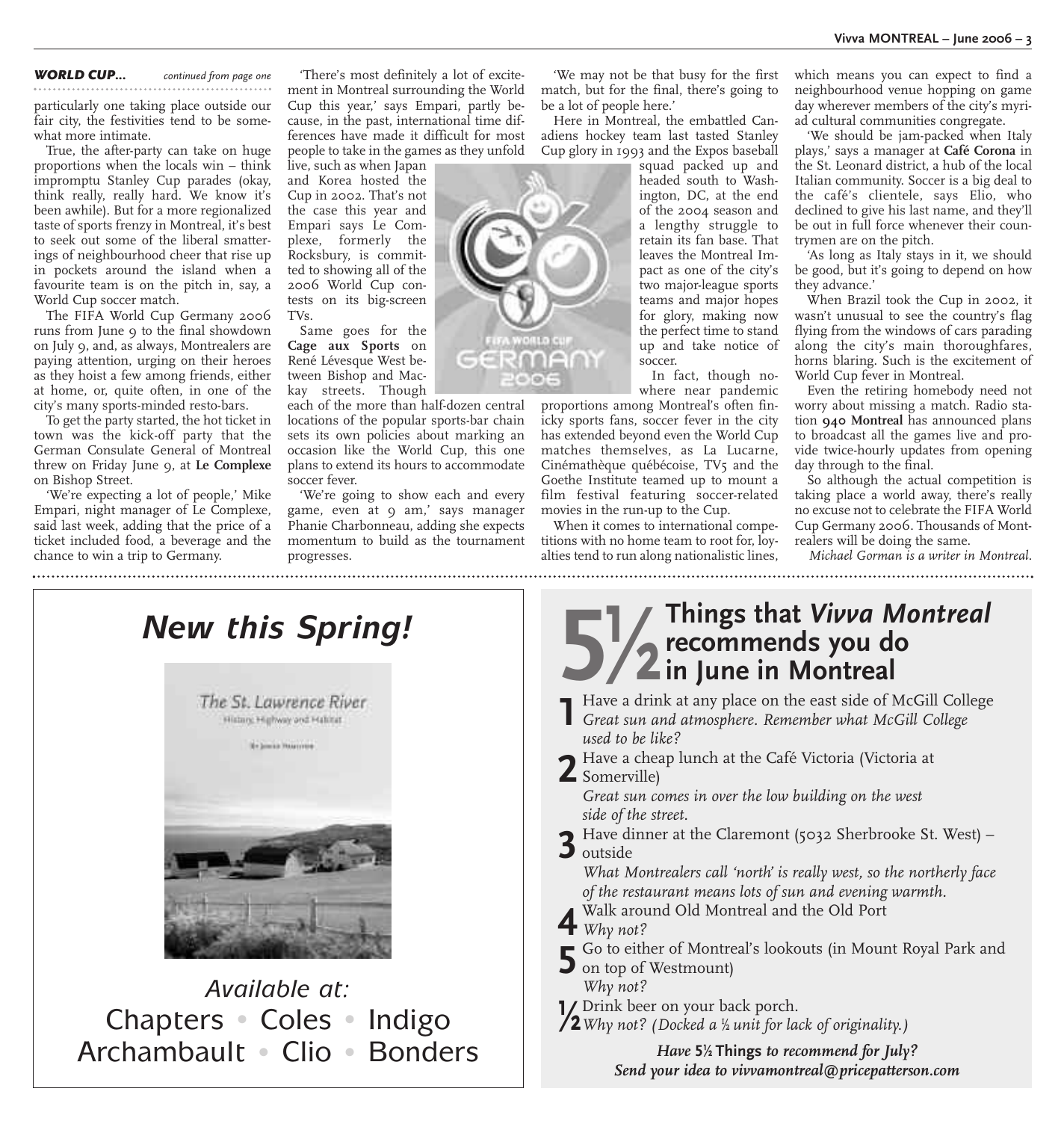*CASINO... continued from page 12*

eral floors heaving with a cross-section of distracted human life, converting banknotes into coins and chips to wager with.

One criticism of the place is its poor (or perhaps fiendishly clever) floor plan. At times, you can see everything – the bar at the top, your friends on the floor above you, the only empty seat at the Blackjack table on the floor below you – except for stairs leading up or down. Be prepared to trek through acres of noisy slots in search of the toilets (which are clean enough, but badly in need of an update).

You can play from a nickel a spin in the slots. Elsewhere, American Roulette,



*Mike T. as George Clooney*

Blackjack, Let It Ride, Baccarat, Caribbean Stud Poker and Craps provide the thrills. Roulette has a minimum bet of five chips per spin.

This caught me out on my first table, \$2 chips and at least \$10 per turn.

\$20 doesn't go far under those conditions.

The night was young, but I'm less young than I used to be. Beer and my baby son Jasper's early morning wake-up calls were taking their toll. It was time to get on with my mission: grab \$200 of the government's money, or go broke in the attempt.

#### *The Takedown*

It was obvious that \$200 wasn't much of a stake. I'd already blown a hole in it with transport and alcohol and was tempted to put my remaining \$170 on



one hand of Blackjack and forget about tomorrow. But visions of a last paragraph stretched thinly across my word processor forced me to stretch the money out.

SLOTS: When last I played slot machines, they didn't accept banknotes. These days, you can join a player's club which provides you with a loyalty card on a curly cable. Plug in your card and you will earn points for every dollar wagered.

It became apparent within two spins that I had no idea what to do. The cherries, melons and bars of my misspent youth were now complex symbols, faces and multipliers. Once I found the button to bet nine credits per spin, my demise was mercifully swift.

RESULT: –\$20

POKER: I am honour-bound to mention that the casino doesn't offer real, Texas Hold'em Poker. Caribbean Stud is the closest they get. The minimum \$5



*Alexis as Shaobo Qin*

stake meant my \$40 had a chance of going somewhere. First hand, I misread my cards and doubled my ante. The dealer failed to qualify and I made a \$5 profit. This turned out to be my only winning bet of the night.

#### RESULT: –\$40

ROULETTE: European Roulette has been lucky for me in days gone by. I tend to favour number 29, my birthday, with a ten-chip bet covering numbers from 21 through 7 via zero. American Roulette has two zeroes, though, and that's what I blame for my eventual loss.

RESULT: –\$40 LET IT RIDE: A full house in Let It Ride saved my bacon during a trip to the *Mike H. as Scott Caan Elkin as Julia Roberts* Niagara Falls Casino, and it's here I



*Adrian as Brad Pitt*

turned with my last \$70. You place three equal bets, are dealt three cards and can remove up to two of the bets if you don't make a pair of tens or better. Fun, if a little dumb.

Eventually I blew out with a pair of Jacks against the dealer's Aces and nines. RESULT: –\$70

I slunk back upstairs to find the remaining Ocean's Six playing the horse racing slot machine. Between them, they lost a total of eight dollars.

*By Appointment*

Zsuzsanna I. Kapás M.ED. COUNSELLING

> *Individual and Marital Therapy*

Argyle Institute 4115 Sherbrooke St.W. Westmount, QC H3Z 1K9

(514) 932-9733



#### *The Hangover*

I didn't wake up with a pile of money or Julia Roberts by my side. Nor was I in a tax haven or a prison cell. At no stage did I have a gun held to my head. Real life has little in common with the movies.

For fear of sounding like a government agency, take only what you can afford to lose to the Montreal casino. I won't promise you glamour or under-dressed women, though you might find both on a lucky summer's night.

#### **Montreal Casino:**

1 Avenue du Casino H3C 4W7. Tel: 514.392.2746 www.casino-de-montreal.com

*Ashley Cotter-Cairns is a freelance writer from England currently residing in Hudson. He has written for a number of publications, including* In Camera *magazine,* UK Maxim*,* TheNet*,* International Traveller*,* Business Life *and* En Route*. In collaboration with his wife, Carolina Pla, he has also written and sold a screenplay,* The Witch and The Famous*.*



**Graphic design & typesetting:**

**1** advertising **1** newsletters **1** books **1** newspapers

*Making your news fit to print*

Management of your printing project from design to delivery

310 Victoria Avenue Westmount QC H3Z 2M9

> (514) 488-7366 info@studiomelrose.ca



## **Fiddlehead Farm**

*Maple Syrup* **4** *Firewood*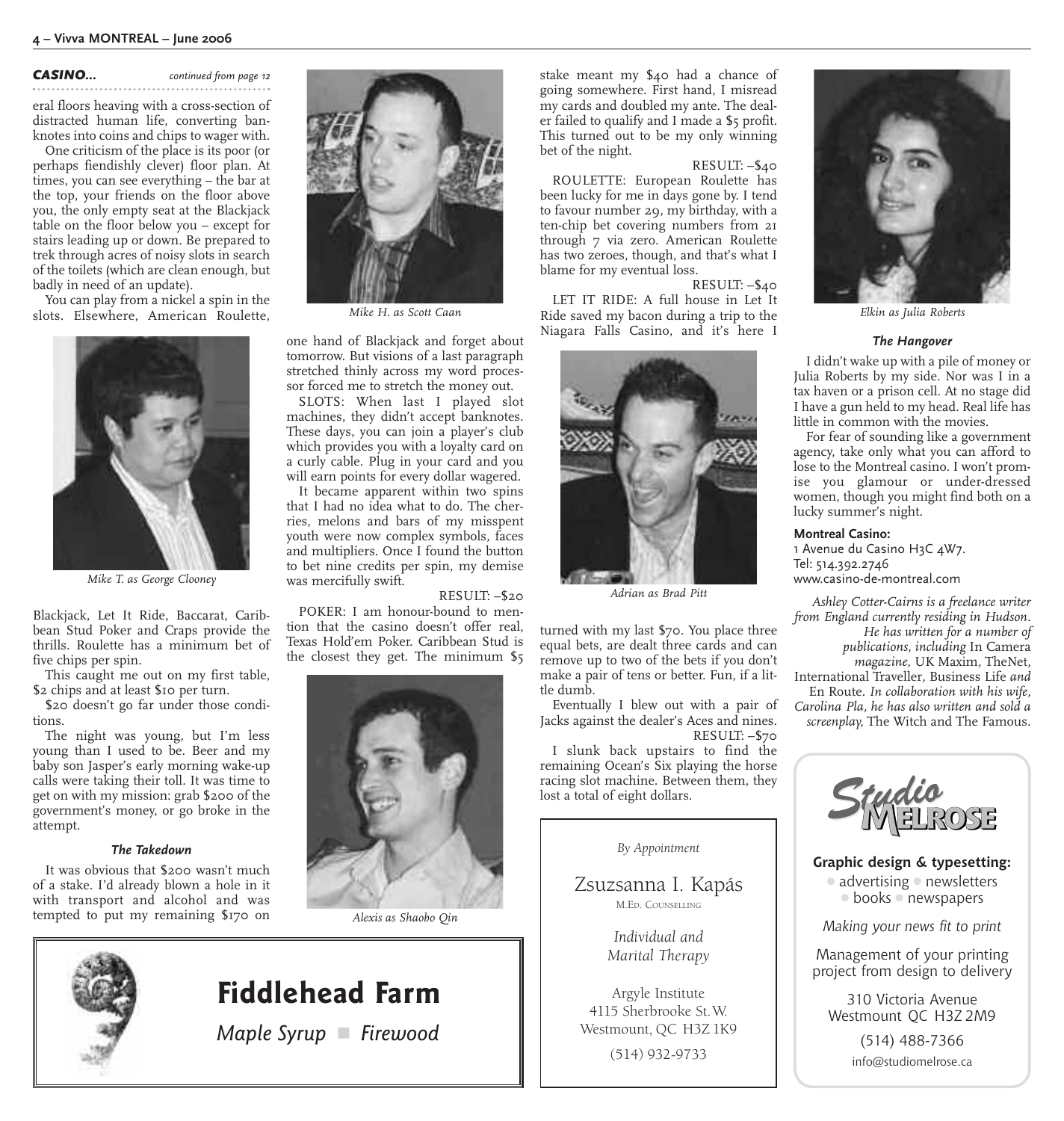## **Book Review**

#### BY DAVID PRICE

*The Carbon War* by Jeremy Leggett *State of Fear* by Michael Crichton *The Ingenuity Gap*

by Thomas Homer-Dixon

Here are three books with a common theme: the threat of global catastrophe(s). *The Carbon War* chronicles the adventures and misadventures of Jeremy Leggett during his quest to warn the world about the perils of global warming

and his even more challenging task of moving policy makers into action. *The Ingenuity Gap* by Thomas Homer-Dixon is less directly on topic. Homer-Dixon's thesis is that there may be a greater *demand* for creative solutions to the world's problems (environmental, financial, political, technical) than there is a *supply*. The possible results? Starva-

tion, water shortages, financial meltdown, fighting in the streets. *State of Fear*, a novel by *ER* and *Jurassic Park* creator Michael Crichton, spins a classic thriller yarn (perfect for an airplane read). More interestingly and uniquely (to my knowledge) for a novel of this genre, it takes a critical (footnoted!) look at the science behind global warming.

Each book has strengths and is worth reading.

*The Carbon War* is undoubtedly the driest of the three. Beginning in the late 1980s, former oil executive Leggett travels back and forth across the globe (leaving – one can't help but notice – lots of carbon in his wake) in order to attend an endless number of endless conferences about climate change culminating with the Kyoto protocol. He explains how his nemeses, members of the 'carbon club' (oil company employees or consultants; think black hats), try to foil his every move: watering down the language of conference resolutions, funding naysaying research, getting to policy makers and media before his Greenpeace colleagues (think white hats) can. His is a Manichean worldview: 'Most of all, I wished I could find a way to stop them [the carbon clubbers] being so effective in their evil work' (p. 143).

He makes some good points: most scientists do seem to believe in global warming and, because it includes so many disparate players, 'business' can't be unequivocally on one side of the debate. For instance, insurers will care about

what happens to shoreline properties and lenders will care about exposure to potentially affected assets. Some of his points, though, are pure PR puffery. Every natural disaster that takes place during his narrative (and he moves around from continent to continent and so comments on US hurricanes, European flooding and Australian fires, to name a few) is linked back to global warming – great cover page material, but all of these phenomena existed well before any alleged global warming.

Homer-Dixon's *Ingenuity Gap* is the most wide ranging of the three books and

an ambitious attempt to chart out a new discipline: to date, no one has been measuring world levels of 'ingenuity'. Of course, given the difficulties (impossibilities?) of doing so, it is no surprise and Homer-Dixon's main point crashes hard into this wall. How can his contention be tested? Along the way, however, he makes some great points. For instance, complexity theory explains that as systems increase in overall *performance* they also grow more *specialized* to the point that they become vulnerable and weak.

Consider a car: fixable by teenagers in the 1950s, requiring computers to even assess basic problems today. Consider financial markets: they began as markets for stocks and bonds, but are now a trading forum for umpteen instruments (options, futures, swaps etc…). Both can be affected or even brought down by problems that couldn't even have existed 50 years ago. At least in the case of the financial system, what Homer-Dixon misses, is the hidden robustness within even complex systems. He frets that no one person really understands the global financial system at any one time (true). Nevertheless, because of the number of actors contained within it, there are always people betting against any given trend. For instance, when there is a meltdown, there are immediate winners (e.g. short sellers) and longer term ones (individuals who were on the sidelines with cash at that moment in time). Even if hard-to-understand instruments triggered the meltdown and impossible-to-understand

interconnectedness allowed the meltdown to gain momentum, there is thus robustness within the system. The same may be true of other systems that concern Homer-Dixon. Take political ones: very complex, interconnected and vulnerable at first blush, but as a complex and rich one faces a real crisis (bird flu, serious terrorist threats, war, environmental degradation), think of how much it can simplify its structure and objectives in order to simply survive. Maybe this resilience is even true of weather (another of Homer-Dixon's concerns)…

*State of Fear* is the most iconoclastic

book considered here and, if you are a contrarian who likes to bait environmental types, you should read this book. (For the sake of a full review, the guns-and-ammo thriller plot can stand on its own and is a B+ paperback with lots of action and romance.) On the intellectual plane, the book poses some interesting questions about all sorts of environ-

mental sacred cows. Crichton takes a real strip off Hollywood types (throughout the novel 'an actor who played the president on a television series' bumbles around saying and doing stupid things) and the sanctimonious platitudes they spout (for example, talking about 'primeval' forests that are only  $6,000$  years old – max! – and that Crichton contends are the result of native American intervention in the environment).

He also poses some more important and damning questions. Specifically, if carbon dioxide levels are causing warming and have been rising steadily since 1880, why did world temperature *decrease* between 1940 and 1970? In the 1930- 2000 period, why did temperature increase in certain cities (e.g. New York) and decrease in others (e.g. nearby Albany)? Why do some people talk so much about increased hurricane strikes when their number was lower in the 1990-99 period than in others (1910-19, 1940-49)? These and a host of other questions and points (there are 167,000 glaciers in the world, only a few of which have been studied carefully; the temperature in Antarctica has actually been *decreasing*) challenge recent claims about global warming and 'extreme' weather repeatedly and to the core. If half of Crichton's claims are true, we have been hearing some real pap in the media for decades.

The future of the planet, we are told, is at stake. Too bad the waters are so muddied.

*David Price is a publisher in Montreal.*



Vivva Montreal *is a publication designed to help its readers find things to do in Montreal and the surrounding area.*

**1** Distributed to 22,000 houses, apartments and businesses in Westmount and eastern NDG.

**1** Quality content that people will read and refer to.

**1**Authors who are experts in their fields and who are well known in the community.

*Please call for an advertising rate card.*

Sherbrooke-Valois Inc. 310 Victoria #110 Westmount, QC H3Z 2M9

*Editor:* David Price (514) 935-4537 *Advertising sales:* Mike Hogan (514) 223-6138 Fax: (514) 935-9241



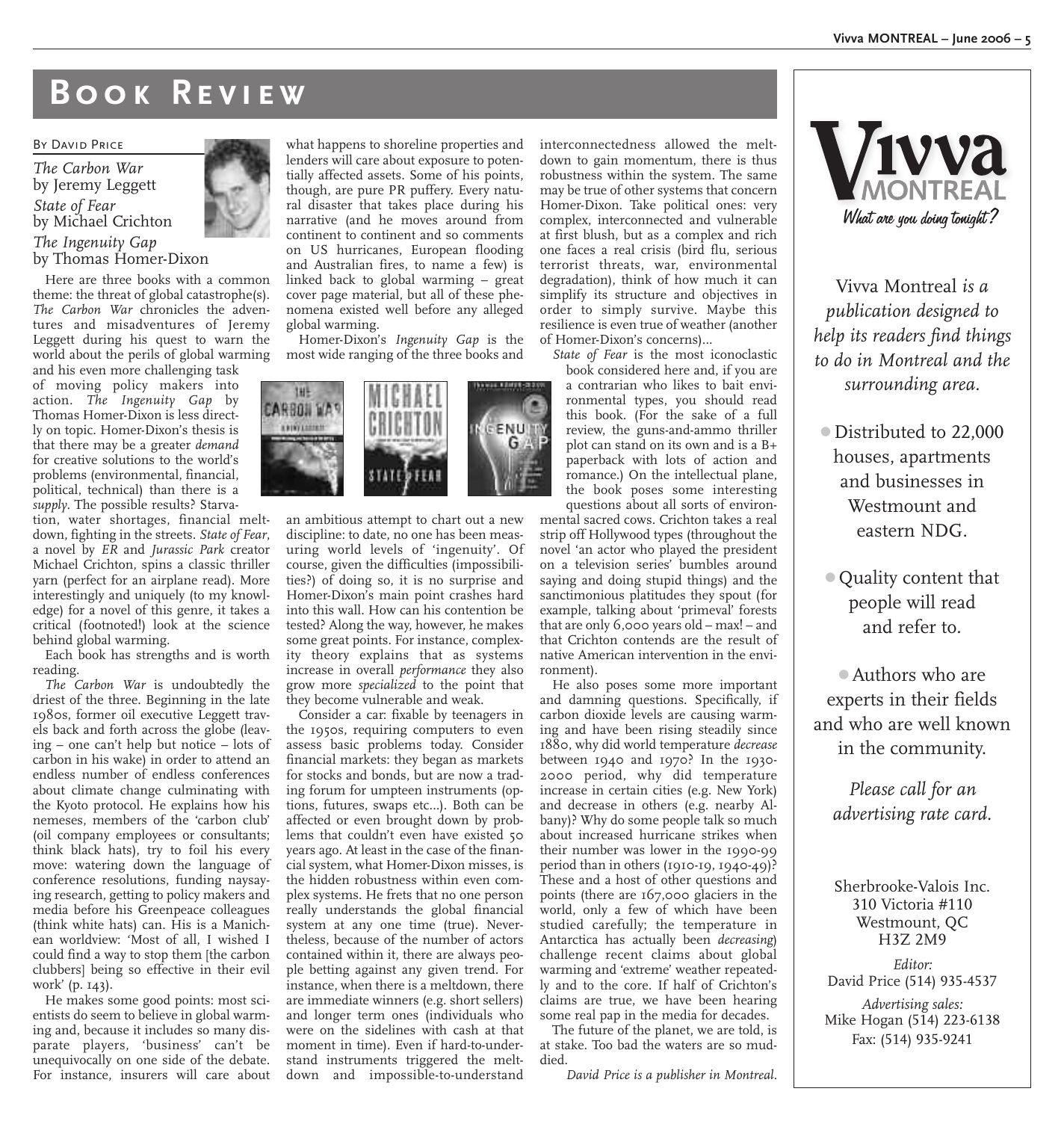#### *PHILLY STAKES... continued from page one*

*Larousse Gastronomique* (the quintessential foodie bible) *beside* my bed and I read it before I go to bed (I am on *gastrique:* a classic French sauce consisting of vinegar, wine and sugar). I am a decent cook, and descend from a long line of equally decent cooks and lovers of food. This is my culinary pedigree.

I don't get paid for writing this article: my expenses are almost covered (as my tastes tend to be slightly expensive). My aim is to bring a different perspective on eating out and although this article doesn't support me, it does support my passion for food. The places I visit are varied and are chosen at my discretion. They will vary in budget, culinary style and location. For my premier article, I have chosen to write about some of the hip restaurants that garner 'buzz' in Montreal. Some were great surprises, others severe disappointments. I do know how to distinguish good from great when it comes to restaurants. I have high standards when I splash out for a meal, but I am not a food snob with ridiculous criteria in rating restaurants. I know chefs chase perfection daily and try to deliver it with each plate they hand over for the waiters to deliver to their patrons. When I eat a meal, I expect each dish to reflect its creator. I expect heart, pride and love. This culinary holy trinity is the real standard. A big effort, flush with love and creativity, will always win over something that is merely executed well without any heart.

The rating of each restaurant is measured by a heart count reflecting the mix of passion, execution, creativity, originality, service, setting and love. A restaurant is an extension of the chef and owners' philosophy of food and life. Their love of food is on display with each dish.

**Culinary ecstasy (possibly life-changing) A** great meal **Moments of brilliance marred by missteps** You could've done better at home **Ô The dumpster behind the restaurant would've provided a better meal**

#### **Brontë Restaurant VVV** 1800 Sherbrooke St. West 514.934.1801

Last year's winner of *enRoute* magazine's best Canadian restaurant, Brontë is deserving of the accolade. The setting is sleek and modern without being overly hip. Sitting in one of the gigantic booths is the only way to go. I have been to this restaurant on three separate occasions in the past two months and each time the experience was flawless.

The food is definitely hip, a mixture of culinary styles, relying heavily on all the 'in' ingredients, but executed with such precision and fun that you don't feel like you're eating the *Mona Lisa*. The chef and his staff are obviously having a lot of fun pumping out interesting plates. The menu is a good read on its own, rife with culinary buzzwords like foam, *sous-vide*, emulsions, etc., and each dish my friends and I tried delivered big time.

After taking your order, the kitchen gives an *amuse bouche*, a sort of warm-up dish that gives a taste of things to come. One was a tiny scallop ceviche that was incredible, light to eat with great mouth feel. The other was a single oyster, with veal and asparagus. These little dishes show a severe amount of thought and care. It serves as the culinary handshake from the chef. I couldn't wait for the next round of dishes. I had limoncello cured salmon with salmon *tartare –* stunning to eat. The plates are beautifully arranged and so damn gorgeous you hesitate to ruin them, save for the fact that you can't help throw them down. The rabbit papperdelle appetizer is the out-and-out winner: toothsome chunks of rabbit, expertly cooked in a stew-like sauce, with porcini mushrooms and wide ribbon pasta topped with a *foie gras* foam. Wow. Other standouts were the *foie gras* starters, which varied with each visit, and the venison *tartare*. Whatever you order off the appetizer menu, you can't go wrong.

Mains were all great. The tuna with artichokes, vegetable ragout and a barley risotto was a knockout. Expertly cooked rare, the slabs of tuna were perfectly accented with the vegetables and the barley risotto speaks volumes of the chef's



*Brontë Restaurant*

originality. The oxtail raviolis were another heartbreaker. Like eating beef-flavoured velvet, the raviolis are so good that they just leave you wanting so much more. Another standout was the lobster risotto paired with yellow beets. The risotto was expertly executed with the requisite creaminess, chunks of lobster swimming within, and the sharp bite of the yellow beets was offset by a small dollop of *crème fraiche*. Kobe short ribs, which were pricey, were good, but paled in comparison to the fish and seafood. The chef is a wizard with all things from the sea. The meat offerings all played second fiddle to their sea-bound brethren.

Desserts expressed Brontë's sense of fun. Sake infused *crème brulée*, beer and gorgonzola sorbets, chocolate soup with spiced donuts and chocolate marshmallows are just some of the offerings. All were great.

Service was above average, although sometimes a little too fawning, and also not quick enough at delivering the final bill. Nevertheless, the effort was there. Brontë is a standout restaurant, brimming with real culinary talent, and a clear idea of what it does and how to deliver that vision. It is an expensive meal, however your money is well earned by chef and owner.

#### **Restaurant Garcon**  $\triangledown$

1112 Sherbrooke St. West 514.843.4000

Garçon is this year's winner of *en-Route*'s best restaurant. My wife and I walked into the restaurant and were greeted smoothly by a hostess. The room is handsome, comfortable and gives an immediate sense of ease. The setting is perfect and was a solid indication that we were in good hands. We ordered drinks, gin and tonics in heavy tumblers, which is usually a great sign. Our appetizers were poor; they ruined my *foie gras* and my wife's scallops were completely murdered. The mains came out. My filet mignon, ordered rare, arrived medium. My wife's sea bass was mummified. Much like the experience, this review ends abruptly. We didn't even order dessert. Maybe the chef was having an off-night, but whatever the case, this was an over-hyped production that failed to

CIPF



### **www.3macs.com**

For further information on our financial services, contact William Cowen, Branch Manager

MacDougall, MacDougall & MacTier Inc.

Service to investors since 1858

**514-394-3000** Place du Canada, Suite 2000, 1010 de la Gauchetiere West<br>Montreal, Quebec H3B 411 Montreal, Quebec H3B 4J1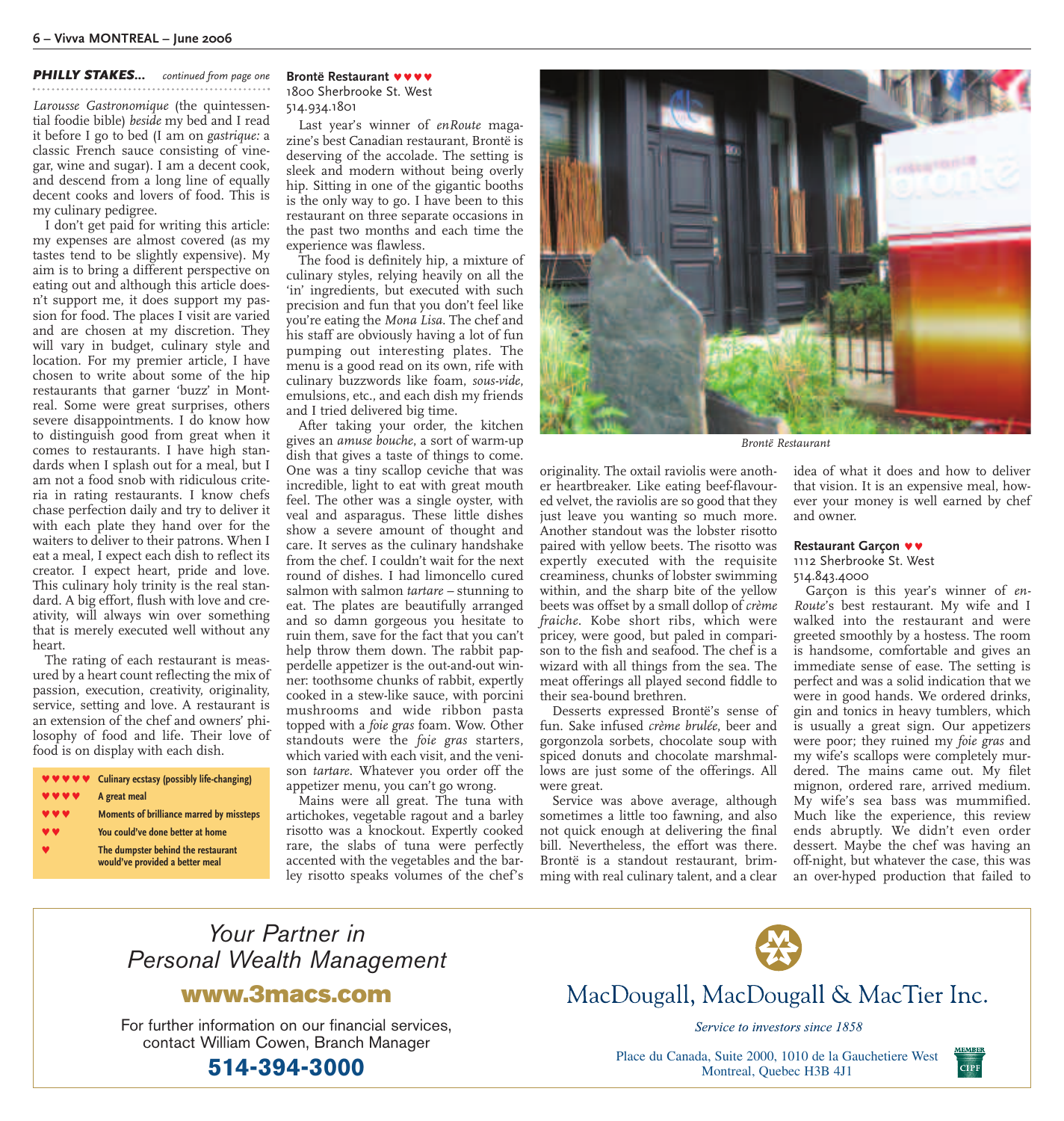

*Restaurant Garçon*

deliver anything remotely entertaining. The experience was like seeing a movie you've been dying to see. Your favourite actors are in it, the story seems compelling, the trailer wowed you, and the setting is gorgeous. Soon after the opening credits roll, you get antsy, pissed that your expectations were so high. You feel had by the producers, betrayed by the actors, the director, and the critics generating 'thumbs up' propaganda. Two thumbs down, way down.

#### **Joe Beef v v v**  $\frac{1}{2}$

2491 Notre Dame St. West 514.935.6504

Tucked between the antique shops of Notre Dame, you'll find Joe Beef. A cozy little hot spot, pumping out some of the best food this city has seen in years. The chef-owners are clever; their food is rife with a sense of humour and cheekiness that I personally haven't ever experienced while eating out. The menu merely serves



### *Westmount Rugby Football Club is recruiting!*

**1** Bilingual Club **1** Competitive team with an unmatched social atmosphere **1** Junior Rugby Program **1** A Montreal Rugby club with an international flair! **1** Come join North America's oldest rugby club

**514 242-6051 www.westmountrugby.com** as a map. The chefs, David Macmillan and Fred Morin, are in the driver's seat, and will drive off a cliff on a whim. The dishes are so bloody good it's easy to understand that this is one of the harder places to get a table.

I started with oysters, expertly served, with all the right accompaniments. We then shared a smoked salmon plate dressed with horseradish, sliced gherkin, and slabs of toast that was perfection. The night's out-and-out winner was smoked duck with asparagus, fiddleheads, shaved radish and a single poached-then-flashfried egg. I will never think of any of those separate ingredients again without thinking of how expertly that dish was executed. I could have walked out of that restaurant and died happy. It was an unbelievable dish and our table agreed it was the best of the evening. Everything else that came after it was amazing, but with each bite I took of steak, of rib, of lobster, I tried with all my might to will it into that smoked duck and asparagus appetizer. The menu is playful and fun and full of surprises. There is also a hidden menu, spurred by the chef's inspiration, like Irish stew that had massive chunks of lobster swimming in it and steak and eggs with *lardons*. A friend's steak came 'pimped' with slabs of *foie gras*, crab and lobster crowded on top of a massive sirloin.

Everything about this place is amazing. The setting, the homey décor, the excellent service, the incredibly original approach, and the overall kindness and love of the owners for their little joint make it one of the most memorable food experiences I have had. It is expensive, but well worth the experience. It's nice to go to a



*Joe Beef*

restaurant and feel like you're a part of it, sharing a joke with the chefs. Joe Beef is almost an anti-restaurant, not guided by rules of service, menu descriptions or etiquette, but rather by heart, by its own sense of fun and playfulness. I'll forever be haunted by that beautiful appetizer and I hope that if you go for a visit, you'll

beg for the smoked duck starter. I know I will.

*Phil Price is a filmmaker, founder of Philms Pictures Inc. and food connoisseur. His feature film credits include* Summer *and* Hatley High. *He has finished two seasons of television series,* The Festival *and* The Business.

A brand new look at Montreal's bar scene, with something for everyone: dance, gay/lesbian, singles, neighbourhood bars, dives.

*Great for finding places to go – or for casual, curiosity-driven reading.*

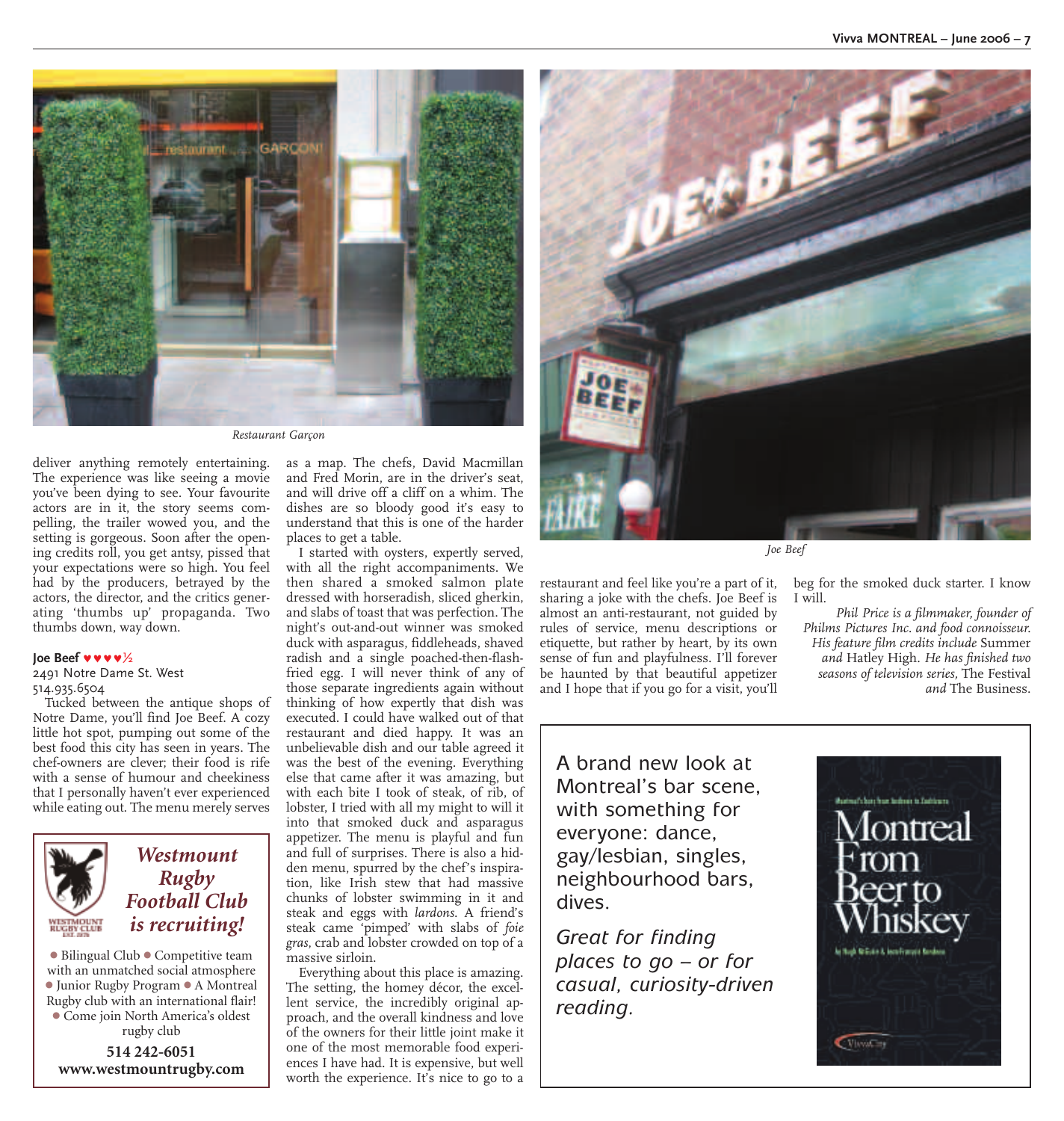## **Wine**

#### by Carola Price

As a sommelier I am constantly asked about wine for the future. From cellar selections to wine for investment purposes, I can research for weeks before coming up with wines based on the client's needs and storage facilities; but to hold on to wine for ten or twenty years can sometimes be a lesson in futility. After dragging around that special bottle destined for drinking on your ten-year anniversary, making a fabulously decadent meal to pair with the wine, decanting this special treasure into an heirloom never used until this very moment and releasing the cork – only to find moldy bits and that unforgettable smell of cooked fruit, cardboard and perhaps the extraordinary finish of wet dog. Ah yes, that is cork taint, my friends, and it doesn't make for good drinking. Well, you can return your cherished beauty to the SAQ of course, providing you bought it in Quebec, and get a replacement wine, but remember that you will not get the same vintage year or (more often than not) the same label (i.e. producer).

## **Alpenhaus** *A touch of Switzerland in Montreal – not to be missed.*

**Alpenhaus** is located between downtown Montreal and Westmount in Shaughnessy Village. The restaurant recently celebrated its 38th anniversary. Alpenhaus is a romantic restaurant that offers authentic fondues, as well as other excellent European dishes.

> **1279 St. Mark** just west of downtown **514 935-2285**



#### *To Cell or Not to Cell*

Is it worth cellaring anything at all? A fair number of my clients agree that when on vacation and picking up a few bottles to remember a trip by, some wines can be worth the effort of cellaring. When opening a wine that has reached its maturity level – not all hit their peak at the exact same moment – and finding it in perfect condition for enjoying with a lovingly prepared meal, one realizes why we collect wine. So, is it better to have a cellar and only buy wines for future special occasions or do those shelves need to be filled with bottles that can be taken eagerly and without hesitation when someone pops by for a drink? I suppose the answer lies somewhere in between. As a person who immerses herself in research and who buys a fair bit of wine, my real passion is wine for the moment. Naturally I want some wines in my cellar to be aged and experimented with, but my house is in a constant state of *va et vient*, so I need wines that can match the mood of an impromptu dinner party or just casual drinks on the deck at dusk.

The secret of my self-proclaimed cellar success is that I buy wines for each season every time I go to the liquor store. I like to take advantage of new arrivals and am always on the lookout for a bargain, no matter the time of year. For example, the incredible discounts on Champagne and sparkling wine in January lead to rampant opening of bottles on an impromptu Tuesday night in August. The clearance of Shiraz in June helps fatten the cellar when I need to pair wine with my braised lamb shanks and polenta in February. The addition of a bottle or two hardly makes a difference to your wallet and yet the reward is that you have wine any time you may need it.

#### *Enclosures and You*

Wine for the moment is great for experimentation. 90% of all wines produced are made to be consumed within five years of their release. This has led to the enclosure revolution, with many wine producers eagerly embracing anything but cork. It may shock you to know that screw cap bottles contain quality products nowadays. It's not the plonk of yesteryear, when even the boxed wine was a step up from the screw cap. Producers are so much more aware of the state of their wine and its ageing ability. A fresh and delightfully young wine can be the perfect beginning to a dinner party or a relaxing drink to end a long day. The good thing about wine under this enclosure is that it



can be consumed with no flaws and variation for six months to five years. Go ahead, enjoy the revolution and drink young. Remember that experimentation is the key to wine knowledge. What a great way to practise a craft. Cheers!

#### *Wine Review*

I am unsure of which rating system to use in *Vivva Montreal*. If I don't give a score, those of you who read other reviewers will think I'm a hack. I will therefore score on a twenty point system that I used when studying to become a sommelier. Be sure to pay careful attention to my comments as they will help you make a more informed decision of what you may want to taste when purchasing a bottle or two. Every palate is unique and my suggestions and tastes may not be yours. I wouldn't worry, however, because there is more wine out there than can ever be consumed in a lifetime. Leave it to me and I'm sure I'll find some wine that will suit everyone eventually. After all, practice makes perfect!

#### *Wines for the Moment*

#### **17.5/20 Big House Red, Ca' del Solo, California, U.S.A. SAQ#00308999. \$18.45**

This juicy red is a blend of grapes not always seen together. It is a great way to start the summer because it screams out for BBQ. The tannins are present but fall into a well balanced fruit and alcohol finish. There are loads of juicy red fruit on the nose that stay with you in the mouth

until the last drop. Drink or hold. **16/20 Sauvignon Blanc, Kim Crawford, New Zealand. SAQ#10327701. \$17.20**

The nose is grassy and filled with citrus fruit and minerals. The grapefruit and grassy nose come back in the mouth, yet the acidity keeps this wine from becoming dull. Wonderfully balanced and persistent gooseberry finish. Drink or hold.

#### **18.5/20 Cabernet Merlot, Sumac Ridge, British Columbia, Canada. SAQ#00551911. \$15.00**

This is a Canadian gem. Well balanced black currant with a slight chocolate nose lead to mouth filling flavours such as blueberry, baking spices and caramel. The tannin is there, but let it open in a large wine glass for five minutes and you'll be rewarded with a softer fruit and spice finish. Drink or hold.

#### **17/20 Chenin Blanc, Paarl Heights, South Africa. SAQ#00586198. \$12.25**

The zippy citrus fruit and mineral component in the mouth is an excellent match for food of all kinds. This is a wine for any season. The nose is a bit closed, but once in the mouth, it crashes in with straw, gooseberry and lime peel flavours. A medium finish makes it easy to keep drinking. Drink now to one year.

*Carola Price is a sommelier and chef. She is a member of the Canadian Association of Professional Sommeliers and The International Sommelier Guild. She can be reached at carola@ivvmontreal.com.*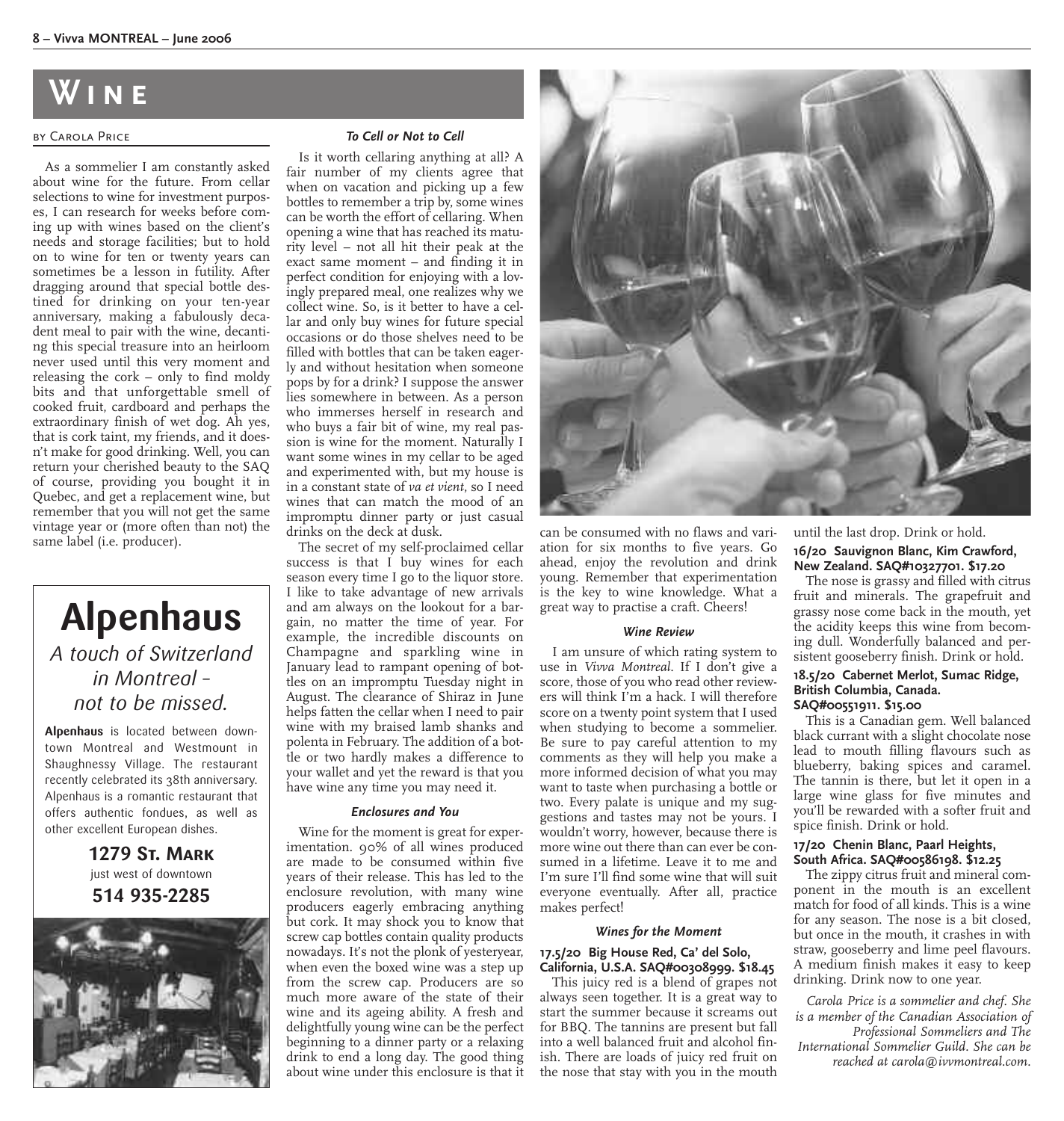## **Movie Review**

# **Your Mission... is to See this Movie**

#### by Catherine McKenzie



If you see one movie this summer, there are probably better ones to see. But if you see two movies this summer, then see *Mission: Impossible III*.

Whether you've seen the first two *Mission: Impossible* movies (the first one good, the second mediocre) or not, this movie is definitely worth a few hours of your time this summer. It is what summer action blockbusters are supposed to  $be$  fun!

The movie begins with our constant hero, Ethan Hunt (Tom Cruise, craziness



well in check), at his engagement party, enjoying life. We learn that Hunt, whose fiancée, Julia (well played by Katie Holmes look-alike Michelle Monahan), believes he works in the transportation field, has become an instructor for the Impossible Mission Force and no longer does field work.

Hunt is contacted by his superior Musgrave (a vaguely geeky Billy Crudup) at the party. He is needed to go into the field once again because one of his protégés (Keri Russell, best known for her work on *Felicity*), the first that he has certified as ready for fieldwork, has gone missing on

her maiden assignment. Hunt initially turns down, then reluctantly agrees to accept the mission, as of course he must in order for there to be a movie.

Hunt puts together his mission force, made up of the ever-present Ving Rhames (still dry and sardonic), Jonathan Rhys-Myers (the up-and-coming actor who shone bright in *Match Point*, an excellent film) and the designated babe, Zhen Lei. Together they find and extract Russell, and this sets up the plot points for the next two acts.

The plot from this point centres on bringing the architect of Russell's kidnapping (an excellent post-*Capote* Philip Seymour Hoffman, clearly relishing playing a villain) to justice and his revenge on Hunt for doing so. I'll leave the details of the plot for you to discover. It's main purpose, as with any good action movie, is to serve as the lynchpin for some truly awesome stunts; some witty banter; a fake face-mask or two (a signature of these films); conflict with a seemingly malevolent higher-up (played by Laurence Fishburne) and at least one twist which I saw coming only 10 minutes before it was revealed.

This is not a perfect film, but it isn't meant to be. Rather, it is a way to spend an enjoyable few hours. The movie, welldirected by first-time big screen director J.J. Abrams (creator of the aforementioned *Felicity* and the addictive *Lost*, among others), moves along at a good pace, and makes us believe most of the action sequences (at least while we are watching them). See also if you can spot the visual reference to one of Cruise's best films, *Top Gun*.

At the centre of the film is Cruise, who despite the impossible-not-to-mention oddness of the last year, is still doing what he does best: saving the world. There is a reason that Cruise is the massive movie star that he is. He is charismatic and believable in his roles. You want him to succeed and believe that he can. And most of all he makes what he does for a living look fun, which makes his movies, and in particular this one, fun to watch. So do; I definitely recommend it.

*Catherine McKenzie is a lawyer in Montreal.* <u>ortzestronomerszáraszt é 23</u>

Going to Toronto? Here's a book to help you find some great stops along the way, including outdoor activities (kayaking, scuba diving, sailing), food and wine tours, museums.

Great for families.





Travelling in Quebec? Have friends coming from out of province?

Buy this bestselling guide to navigate *la belle province.*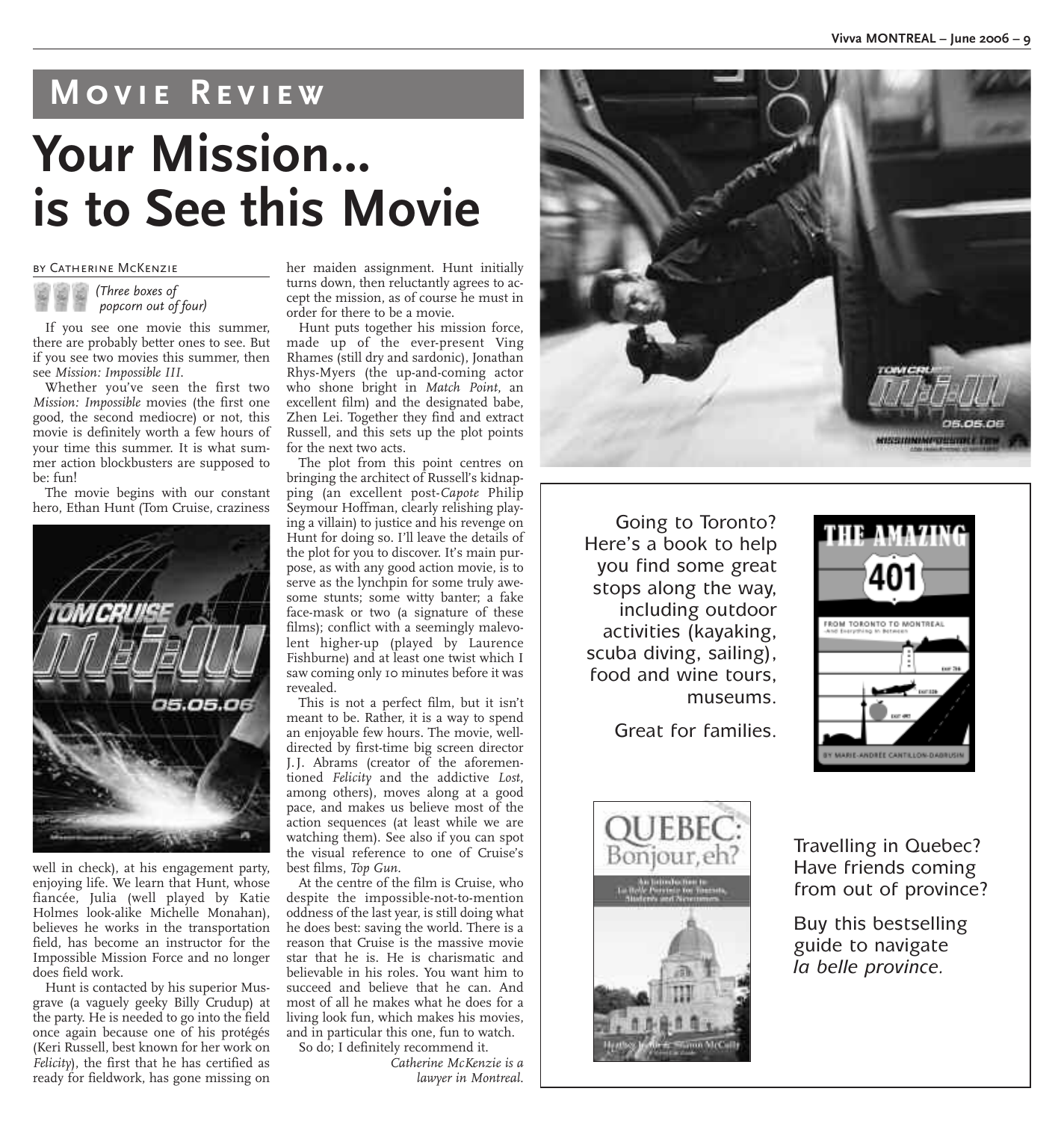#### *MATERNALLY... continued from page one*

those poor parents were going through and am happy to share this valuable information with Montreal parents: a new café has opened for babies, children and parents! It is called **Enfants du quartier café familial** and is located at 5588A Sherbrooke St. West (corner of Marcil), just across the street from Girouard Park. I had heard about the café through the grapevine and decided to go and check it out with my three year old daughter, Amel. The place is spotless and bright, and divided into two sections: a closed-off play area for kids, accessible through baby gates, and a comfortable seating area to sit and have a cup of coffee, eat something or read. There is an espresso machine on-site (heaven!) and inexpensive, tasty homemade food such as soups and sandwiches. There is also a small children's menu featuring such goodies as cheese sticks, quesadillas, minimuffins and grilled cheese sandwiches, with prices ranging from \$0.75 to \$3. The play area has soft foam tiles on the floor, a slide and a variety of toys and books. High chairs are available, as well as a baby changing station equipped with diapers and hand sanitizer. The spic-andspan bathroom hosts a potty seat for



### *Available this Spring!*

Yummy in my Tummy – creating a lifetime of good eating habits from your baby's first bite. A complete DVD on introducing solid foods from 6-12 months plus a handy reference guide.

From the Montreal-based makers of the award-winning newborn care DVD Bringing Baby Home.

**Both available at www.liandrea.com**

those of us going through the joys of toilet training our little ones. What more could a parent ask for?

The owners of this new café are Maria and Rob, parents of a two-year-old and a four-year-old. Ever since they became parents themselves, they had been looking for a low-stress place to go with their kids. When they couldn't find it, they decided to build it! The café's slogan is, 'Where children can be children and adults can be adults' – a slight variation on my old one, and it makes perfect sense! Access to the play area is \$2.50/child and \$4.50/ child on weekends and holidays. The family café has been open since November 2005. Their hours of operation are Tuesday-Saturday from 9:30 am to 5:30 pm and Sundays from 11 am to 5 pm. At the moment, I would say that the children's area is geared for ages newborn to five, but workshops and activities for older children are also available. When you go in, give Maria your e-mail address and you will be contacted when there are special events going on, such as seasonal festivities, song and dance animation and arts and crafts. You will also be informed by e-mail of any changes in business hours during the holidays.

During the summer months, the café is air-conditioned. The owners are working on outdoor seating and will be serving ice cream too. Activities such as playdough, painting and collage will be offered. The goal is to provide some structure for kids through the summer. Wednesdays and



It's not easy being a parent. There's always something new to learn with every age and stage. Bringing Baby Home is the ultimate baby care video. It won a prestigious Parents' Choice Approved Seal in 2005. The perfect baby shower gift helps expectant parents navigate more than 100 topics on baby care. Reality DVD for parents-to-be!

Fridays will be the café's activity mornings and there will also be some Saturday fun across the street in NDG Park.

So now you can sit back and sip your cappuccino while your little angel is entertained. This new hot spot for families was just too good for me to keep to myself!

#### *Sun Protection*

On another note, now that the hazy days of summer are drawing near, it's time to think about slathering on the SPF-protection and getting the sunhats out. For those of you with babies under the age of six months, you probably already know that sunscreen lotions are not recommended. I used to have one of those parasol-type umbrellas that snap onto the stroller to protect my daughter from the sun's harmful rays. Of course every time I rounded a corner or crossed the street, I was constantly re-positioning it! Apart from all of the recommendations that we all know about – such as not exposing your infant under six months to direct sun and avoiding sun exposure between 10 am and  $4$  pm altogether  $$ another great option in sun protection is sun protective clothing. It's basically clothing with built-in sun protection in the fabric! These garments have a listing on the label stating their Ultraviolet Protection Factor (UPF). A garment with a UPF reading of less than 15 should not be identified as 'sun protective'. There are hats, blankets, bathing suits and clothing available for all ages on the following websites: www.suntogs.com (they carry gear for all ages, including adults) and www.cheekymonkey.ca (click on 'Sun & Swim Wear'). On the Cheeky Monkey website, there is even a UV stroller cover available, which is a breathable net with sun protection builtin. So much more practical than my old parasol! These garments are hard to come by in Montreal, but I have recently found sunhats (for girls and boys) at Oink! Oink!, located at 1343 Greene Ave. in Westmount. They are made by a company called Puffin Gear, have a UPF 40-50+ rating, cost about \$20 and are adorable. Once your child is past the age of six months, the sunscreen

*The indispensable guide for parents in Montreal.*

*Soon available in French!*

most recommended by dermatologists and paediatricians is the kind that contains a 'physical' barrier, such as zinc oxide or titanium dioxide. Look for these ingredients when purchasing a sunscreen for your child over the age of six months. It goes on thick and opaque and always made my daughter look ghostly white, but is recommended as the best protection against the sun's damaging rays. And of course, don't forget to ensure that your child is wearing his/her sunglasses that give both UVA and UVB protection (keeping them on your child is easier said than done, right?). The ideal shades are ones that fit close to the face and have large lenses for maximum protection… think 'Jackie-O'!

#### *Architecture and Kids*

Last but not least, I was pleasantly surprised to discover that the Canadian Centre for Architecture offers family activities on weekends. Every Sunday until August 27 (excluding June 25 and July 2), workshops related to one of the architects currently being showcased, Cornelia Hahn Oberlander, will be offered to children ages 5-12. Following a visit to the exhibition 'Cornelia Hahn Oberlander: Ecological Landscapes', children will learn about sustainable development and rooftop gardens by building their own model roof garden with soil, seeds and plants. There are two sessions per day: 10:15 am and 2 pm. The sessions last about two hours. The cost is \$4/child and \$6/adult (children must be accompanied by an adult). Reservations are necessary. The Canadian Centre for Architecture is located at 1920 Baile Street, south of the Faubourg St. Catherine. Call (514) 939-7026 for information and reservations, or check out their website: www.cca.qc.ca. Enjoy the month of June with your child in Montreal!

*Annika Melanson was born and brought up in Montreal. In a past life, she spent most of her time travelling and working as a flight attendant. She now enjoys exploring parent- and child-friendly Montreal with her three-and-a-half year old daughter, Amel.*

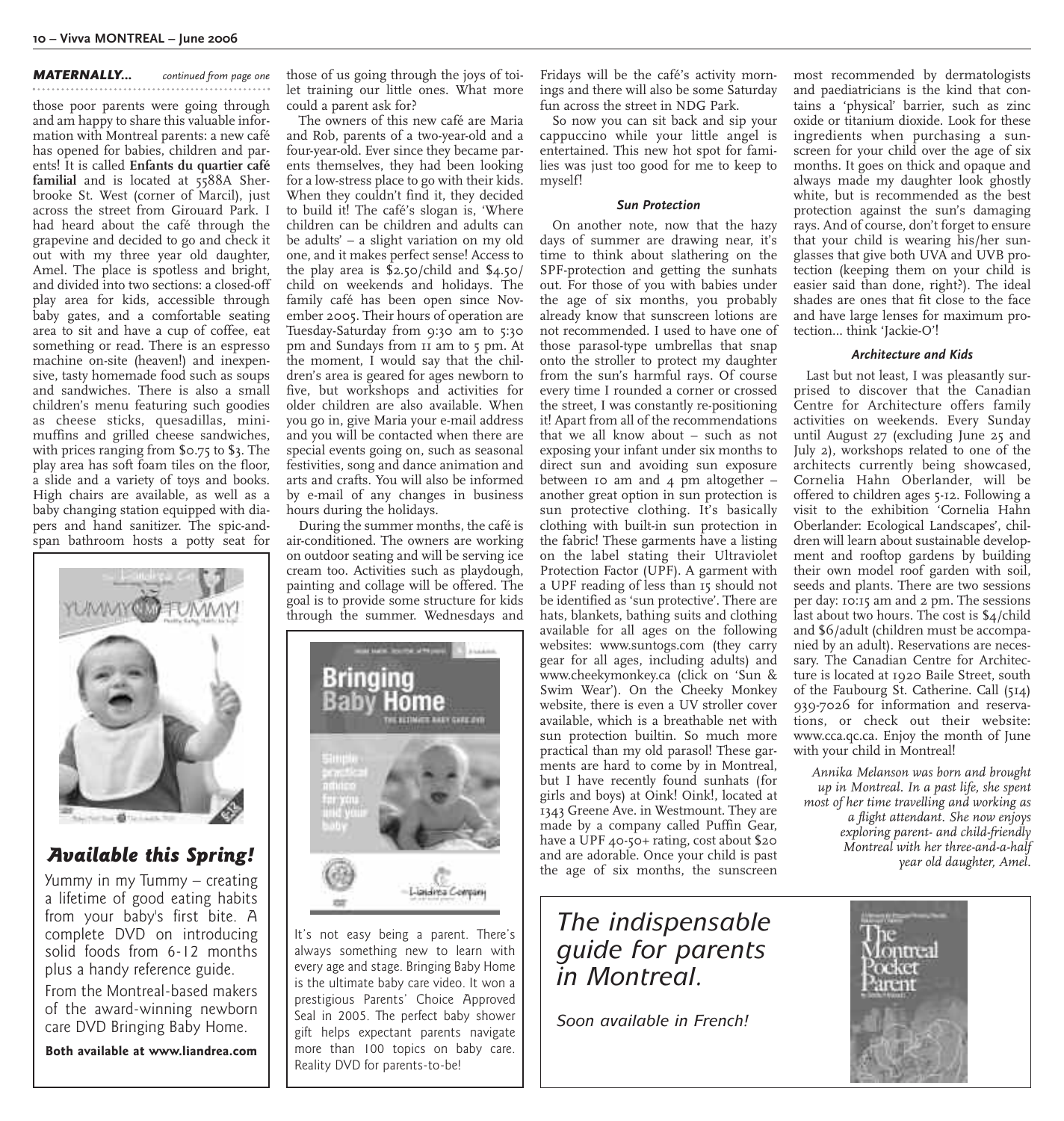# **Father's Day Feast**

#### by Anthea Dawson

With Mother's Day now firmly behind us, we are now broaching on the second Hallmark holiday of early summer, the day saluting our dear sweet dads. Instead of the last minute CDs and DVDs more suited for you than your old man, come June 18, why not surprise him with something he'll truly cherish? Here's everything you need to know to prepare an elegant dinner that will take you less than an hour of your time (but he doesn't need to know that!).

When it comes to summer, nothing beats the BBQ for popular dinners at home – and usually it's Dad who is master of the grill. To get him to relinquish the tongs, set him up with a good cold beer with the promise of a gourmet dinner to come. The best thing about barbeque fare is not only the quick and easy preparation, but also how impressive the final results can be.

Barbequing is a great time to show off Montreal's fresh summer ingredients. Many believe that only burgers and chicken are suited for the grill, yet practically anything you find down at the Atwater Market can be whipped up on the BBQ. From potatoes to grilled garlic bread to corn on the cob rubbed with olive oil, the barbeque is one of the quickest cooking tools that also imparts incredible flavour. A great menu item on a hot summer night is the grilled vegetable salad, a shamefully simple dish that is also gorgeous to look at.

We are very lucky in Montreal to be blessed with locally grown produce. Our growing season may be a lot shorter than more southern climates, but the summer is the perfect time to buy locally and to try out what Quebec has to offer. From the fiddleheads of spring to the beautiful, thin asparagus in July to the sweet corn of Labour Day, we have all grown up cherishing the summer growing season, for we all know how short it is, and that the imported stuff just doesn't taste as good or as fresh. The grilled salad is a great way to showcase the local veggies of summer, and you can change up the ingredient list with whatever may be in season at the time.

When it comes to grilling meat, most of our dads are probably the experts. Yet there are many ways to change up a simple steak or chicken breast by adding lots of flavour with a spice rub. While imparting an excellent kick to your meat, it also works to create a great sear on the grill,

allowing the meat to caramelize on the outside skin while remaining juicy on the inside. There's no greater crime than a dried-out steak, so by using the rub you are not only imparting flavour, but also protecting your dinner from the dangers of high heat grilling. The recipe that follows highlights grilled halibut fillets or chicken breasts, but any meat of your choice would work just as well, from ribeye steak to pork tenderloin. The accompanying salsa is another great way to highlight seasonal veggies, jazzing up your dinner with a little more colour and also keeping it nice and juicy.

And finally, dessert. No menu is complete without a touch of sweetness, and dessert is another avenue for incorporating some local fruit and berries into your dinner. Cobbler is an old family favourite, and is one of the simplest desserts to prepare. Wild blueberries are just incredible over the summer season in Montreal, but the following recipe works just as well with fresh peaches, strawberries or raspberries.

So there you go… a simple Father's Day dinner that won't have you prepping and chopping for hours, but will taste and look like you have. Give your old dad a gift he'll really remember.

#### *Mediterranean Grilled Vegetable Salad*

- 1 lb. medium asparagus, trimmed
- 2 corn cobs, husked
- 1 red pepper, cored & halved
- 1 yellow pepper, cored & halved
- 1 fennel bulb, cored & quartered
- 1 small red onion, thickly sliced
- 3 portabella mushrooms, wiped clean and stems removed
- 2 Tbsp. extra-virgin olive oil
- 2 Tbsp. good quality balsamic vinegar
- salt and pepper to taste
- 3 Tbsp. feta cheese, crumbled
- 3 Tbsp. basil, roughly torn

Set the grill to medium-high heat. Drizzle the prepared vegetables with olive oil. Grill the asparagus until lightly charred and tender but not overdone – remove from grill and set aside. Grill the whole corn cobs until kernels look lightly charred and corn is tender when pricked with a fork, and set aside. Grill the peppers until the skins are charred and start to pull away from the flesh, and set aside. Add fennel, onions and mushrooms, making sure not to lose too many through the cracks. Grill until browned, and set aside.

Once cooled, slice the asparagus on the bias (i.e. diagonally) and add to a large



bowl. With a serrated knife, shave off the corn kernels and add to the asparagus. Slice the peppers into thick pieces, as well as the fennel, mushrooms and onions, and add to the salad. Drizzle with balsamic vinegar, and toss with salt and pepper. Add torn basil and toss again, seasoning to taste. Transfer the salad to a large serving platter and garnish with crumbled feta. Serves  $4 - 6$ 

#### *Grilled Halibut or Chicken with Spiced Rub and Cherry Tomato-Caper Salsa*

- 4 6 oz. halibut fillets, skin removed, or 4 6 oz. chicken breasts
- 2 tsp. brown sugar
- 2 tsp. ground fennel seed
- 1 tsp. sweet paprika
- 1 tsp. finely chopped garlic 1 tsp. freshly ground black pepper
- 1 tsp. kosher salt
- 1 pint cherry tomatoes, quartered
- 2 cloves garlic, minced
- 2 Tbsp. small capers, drained
- 2 scallions (green onions), thinly sliced
- 3 Tbsp. pitted Kalamata olives, roughly
- chopped
- juice and zest of 1 lemon
- 3 Tbsp. extra-virgin olive oil
- salt and pepper to taste
- 2 Tbsp. finely chopped flat-leaf Italian parsley
- 2 Tbsp. roughly chopped basil

To make the salsa: in a medium-sized bowl, fold together cherry tomatoes, minced garlic, capers, scallions, olives and zest. Add lemon juice, olive oil, salt and pepper, parsley and basil. Season to taste.

Set the grill to medium-high heat. Pat halibut fillets or chicken breasts dry with paper towel. In a bowl, mix together spices, then spread evenly over the fish or chicken, and let stand for 30 minutes. Place on grill and cook until one side is firmly set, about  $4 - 5$  minutes. Using a

spatula and tongs, delicately turn the fish or chicken and grill until it's cooked through. (Fish should be white and flaky, chicken should register at 160°F with a meat thermometer.)

Transfer to a serving platter and spoon salsa over chicken or fish. Serve immediately with the Mediterranean Grilled Vegetable Salad. Serves 4

#### *Fresh Blueberry Cobbler*

- 6 Tbsp. unsalted butter
- 1 cup all-purpose flour
- 2 tsp. baking powder
- $\frac{1}{2}$  tsp. salt
- $\frac{1}{2}$  tsp. ground nutmeg
- 1 cup sugar
- 2 ⁄3 cup 2% milk
- 2 cups fresh (or frozen) blueberries

Preheat oven to 375°F. Melt the butter in an 8-inch square baking dish. In a bowl, sift together flour, baking powder, salt and nutmeg. Stir until well combined. Add milk and stir batter until it is just combined.

Pour batter into melted butter, but do not stir. Pour the berries into the centre of the batter; again, do not stir. Bake the cobbler in the middle rack of the oven for 40 minutes, or until top is golden and berries exude their juices. Serve warm or at room temperature with vanilla ice cream. Serves  $4 - 6$ 

*Anthea Dawson grew up in Montreal and studied film at the University of Toronto. After toiling in the film world, she found her calling while studying in Florence. She subsequently completed the professional chef's degree at the Cambridge School of Culinary Arts in Cambridge, Mass. and went to work at the Sel de la Terre, a provincial French bistro in Boston. She is currently the executive chef at Simply Wonderful, a catering firm that specializes in everything from small dinner parties to weddings and cooking classes.*